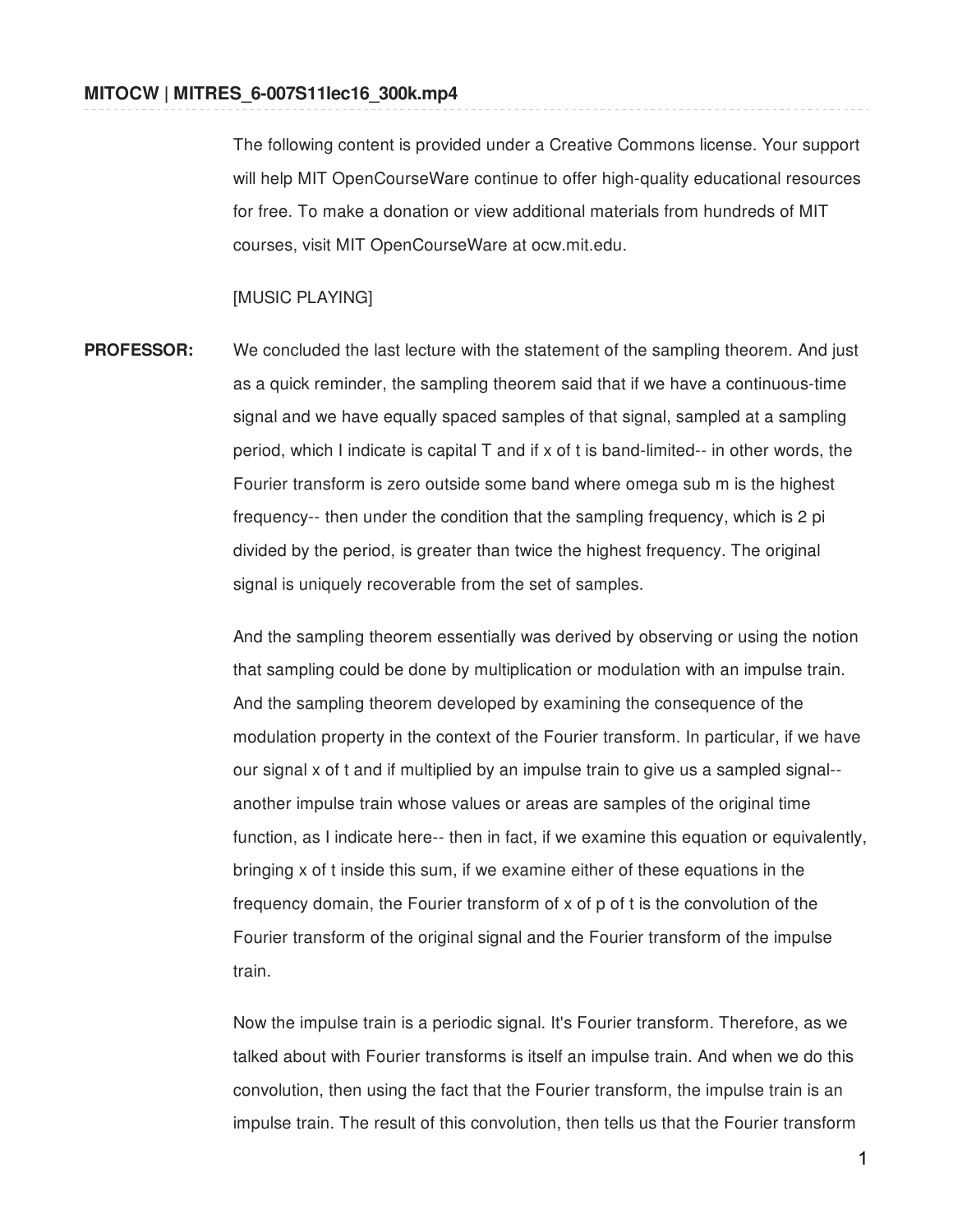of the sample signal or the impulse train, which represents the samples, is a sum of frequency-shifted replications of the Fourier transform of the original signal. So mathematically, that's the relationship. It essentially says that after sampling or modulation with an impulse train, the resulting spectrum is the original spectrum added to itself, shifted by integer multiples of the sampling frequency.

Well, let's see that as we did last time in terms of pictures. And again, to remind you of the basic picture involved, if we have an original signal with a spectrum as I indicated here-- where it's band-limited with the highest frequency omega sub m- and if the time function is sampled so that in the frequency domain we convolve this spectrum with the spectrum shown below, which is the spectrum of the impulse train, the convolution of these two is then the Fourier transform or spectrum of the sample time function. And so that's what we end up with here. And then as you recall, to recover the original time function from this-- as long as these individual triangles don't overlap--to recover it just simply involves passing the impulse train through a low-pass filter, in effect extracting just one of these replications of the original spectrum.

So the overall system then for doing the sampling and then the reconstruction of the original signal from the samples, consists of multiplying the original time function by an impulse train. And that gives us then the sampled signal. The Fourier transform I show here of the original signal and after modulation with the impulse train, the resulting spectrum that we have is that replicated around integer multiples of the sampling frequency. And then finally, to recover the original signal or to generate a reconstructed signal, we then multiply this in the frequency domain by the frequency response of an ideal low-pass filter. And what that accomplishes for us then is recovering the original signal.

Now in this picture, an important point that I raised last time, relates to the fact that in doing the reconstruction--well we've assumed-- is that in replicating these individual versions of the original signal, those replications don't overlap and so by passing this through a low-pass filter in fact, we can recover the original signal. Well, what that requires is that this frequency, omega sub m, be less than this frequency.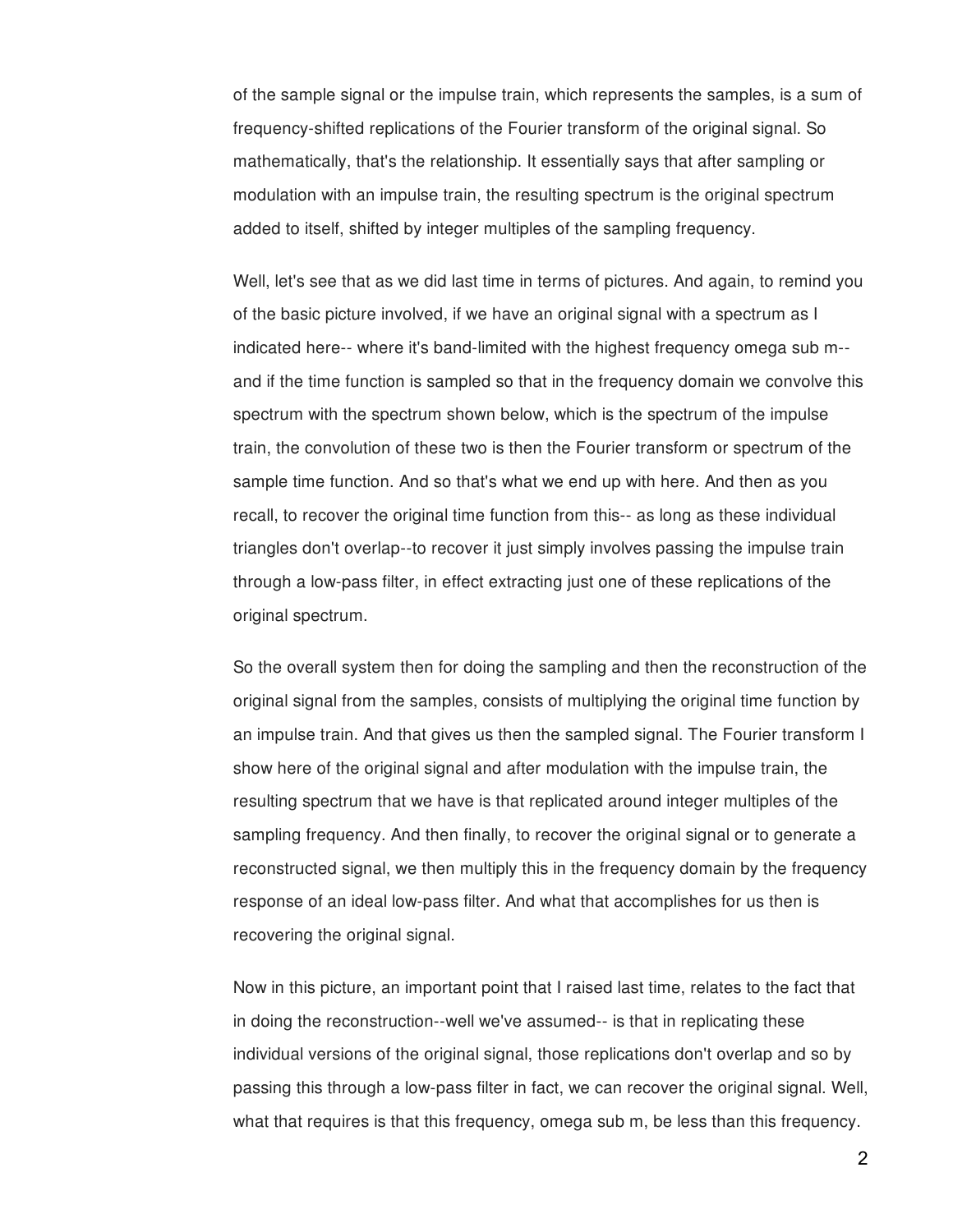And this frequency is omega sub s minus omega sub m. And so what we require is that the frequency omega sub m be less than omega sub s minus omega sub m. Or equivalently, what we require is that the sampling frequency be greater than twice the highest frequency in the original signal.

Now, if in fact that condition is violated, then we end up with a very important effect. And that effect is referred to as aliasing. In particular, if we look back at our original example--we are here-- we were able to recover our original spectrum by low-pass filtering. If in fact the sampling frequency is not high enough to avoid aliasing, then what happens in that case is that the individual replications of the Fourier transform of the original signal overlap and what we end up with is some distortion. As you can see, if we try to pass this through a low-pass filter to recover the original signal, in fact we won't recover the original signal since these individual replications have overlapped. And this is the case where omega sub s minus omega sub m is less than omega sub s. In other words, the sampling frequency is not greater in this case than twice the highest frequency.

So what happens here then is that in effect, higher frequencies get folded down into lower frequencies. What would come out of the low-pass filter is the reflection of some higher frequencies into lower frequencies. As I suggested a minute ago, that effect is referred to as aliasing. And in order to both understand that term better and to understand in fact the effect better, it's useful to examine this a little more closely for the specific example of a sinusoidal signal.

So let's concentrate on that. And what we want to look at is the effect of aliasing when our input signal is a sinusoidal signal. Now to do that, what I want to show shortly is a computer-generated movie that we've made. And let's first walk through a few frames of it to give you-- first of all, to set up our notation and to suggest what it is that we're trying to demonstrate.

Well, what we have is an input signal-- is a sinusoidal signal. And the spectrum or Fourier transform of that is an impulse in the frequency domain at the frequency of the sinusoid. We then have samples of that and when we sample that-- and for this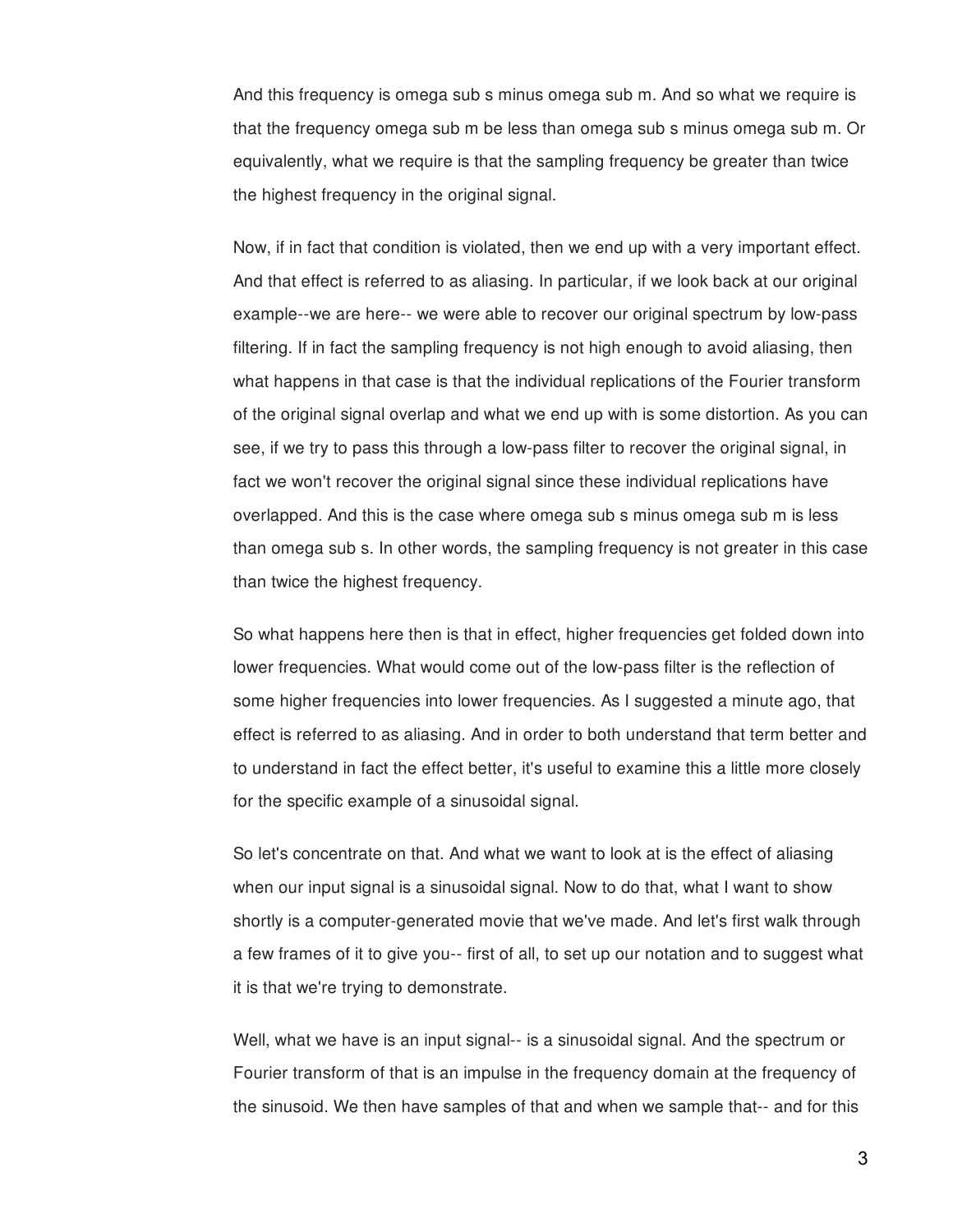particular example, it's sampled at 10 kilohertz-- this spectrum is then replicated at multiples of the sampling frequency. And I haven't shown negative frequencies here, but the contribution due to the negative frequency is at 10 kilohertz minus the input sinusoid.

We then carry out a reconstruction with an ideal low-pass filter. And the ideal lowpass filter is set at half the sampling frequency or 5 kilohertz. So what we have then is the input signal  $x$  of  $t$  and the impulse train  $x$  of  $p$  of  $t$ . And then the reconstructed signal is the output from the low-pass filter which I denote as x of r of t. Now as the input frequency x of t increases, this impulse moves up in frequency, but this impulse moves down in frequency. And so let's just look at a few frames as the input frequency increases.

So we have here a case where the input frequency has moved up close to 5 kilohertz. As we continue further, these two impulses will cross and what we'll end up with, as I indicated, is aliasing. So here now is a case where we have aliasing. The replication of the negative frequency has crossed into the passband of the filter and the reconstructed sinusoid will now be the frequency associated with this impulse rather than the frequency associated with the original sinusoid. And to dramatize that even further, here is the example where now the input frequency has moved up close to 10 kilohertz, but what comes out of the low-pass filter is a much lower frequency. And in fact, you can see that here is the reconstructed sinusoid, whereas here we have the input sinusoid.

Well, now what I'm going to want to do is demonstrate this as I indicated with a computer-generated movie. And what we'll see is the effect of reconstructing from the samples using a low-pass filter for an input which changes in frequency and with a sampling rate of 10 kilohertz. And what we'll see in the first part of this movie is the input x of t and the reconstructed signal x of r of t without explicitly showing the samples. And then, at a later point, we'll also show this and indicate that in fact the samples of those two are equal, even though they themselves are not.

So at the top, we'll have the input sinusoid without showing the samples. And its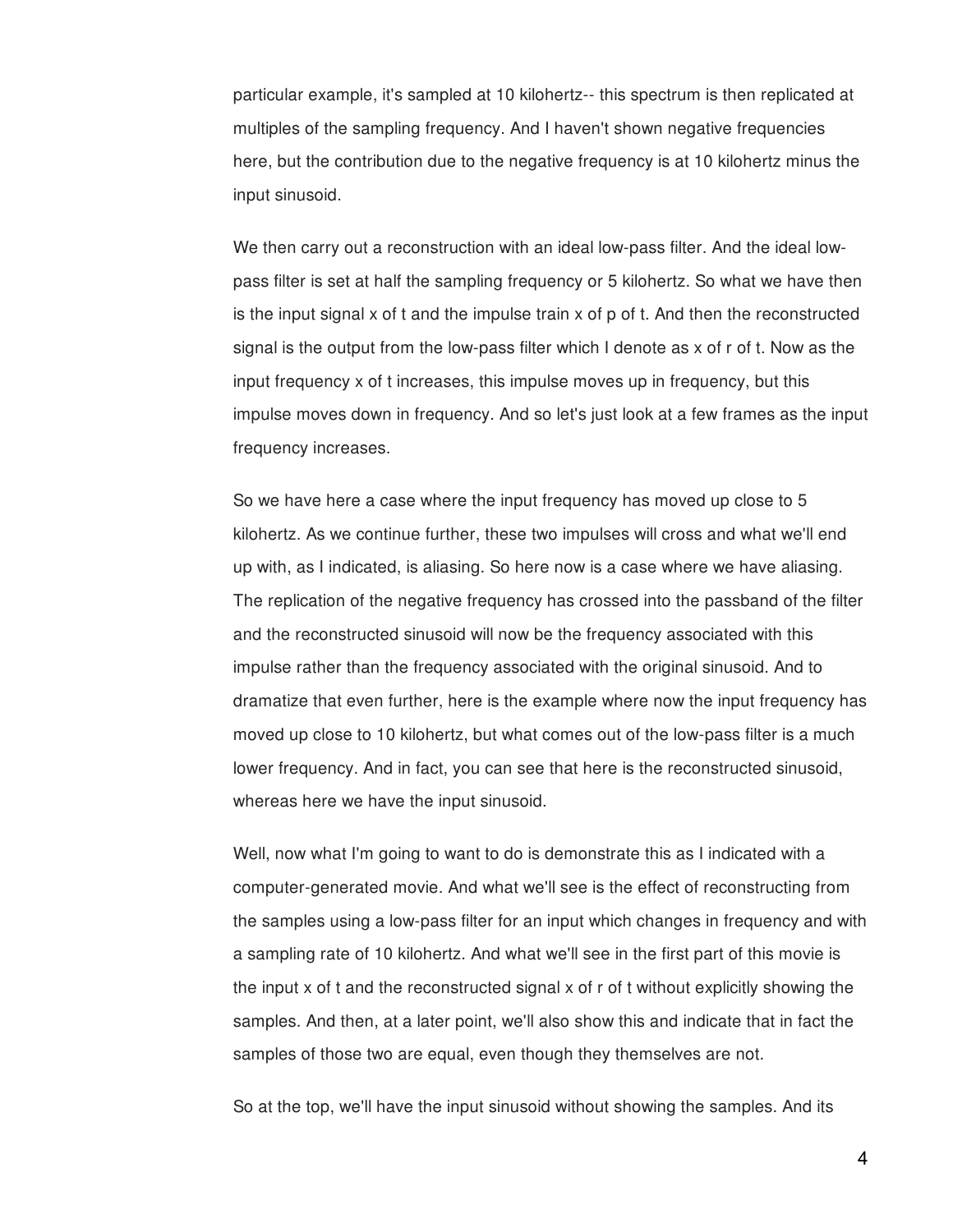Fourier transform is an impulse in the frequency domain as we've indicated. And if we sample it, that impulse then gets replicated. And so its samples, in particular, will have a Fourier transform not only with an impulse at the input sinusoidal frequency, but also at 10 kilohertz minus that frequency.

Now for the reconstruction, we passed the samples through an ideal low-pass filter. I picked the cutoff frequency of the low-pass filter at half the sampling frequency, namely 5 kilohertz. And here, what we see is that the output reconstructed signal in fact matches in frequency the input signal.

Now as we change the input frequency, the reconstructed sinusoid is identical until we get to an input frequency, which exceeds half the sampling frequency. At that point we have aliasing and while the input frequency is increasing, the output frequency in fact is decreasing because that's what's inside the passband of the filter. Now let's sweep it back. And as the input frequency decreases, the output frequency increases until there's no aliasing and now the output reconstructed signal is equal to the input.

So we've sampled a signal and then reconstructed the signal from the samples. And keep in mind, that given a set of samples, there are lots of continuous curves that we can thread through the set of samples. The one that we picked, of course, is the one consistent with the assumption about the signal bandwidth. In particular, we've reconstructed the signal whose spectrum falls within the passband of the filter.

Now what I'd like to show is the same reconstruction and input as I showed before, but now let's look at the samples and what we'll see is that when there's aliasing, even though the output-- the reconstructed signal-- is not identical to the input. In fact it's consistent with the input samples that is sampling the reconstructed signal. It gives a set of samples identical to the samples of the input and it's just that the interpolation in between those samples is an interpolation consistent with the assumed bandwidth of the input based on the sampling theorem.

So let's now look at that with the samples also shown along with the sinusoid. So at the top, we have the input sinusoid together with its samples. The bottom trace is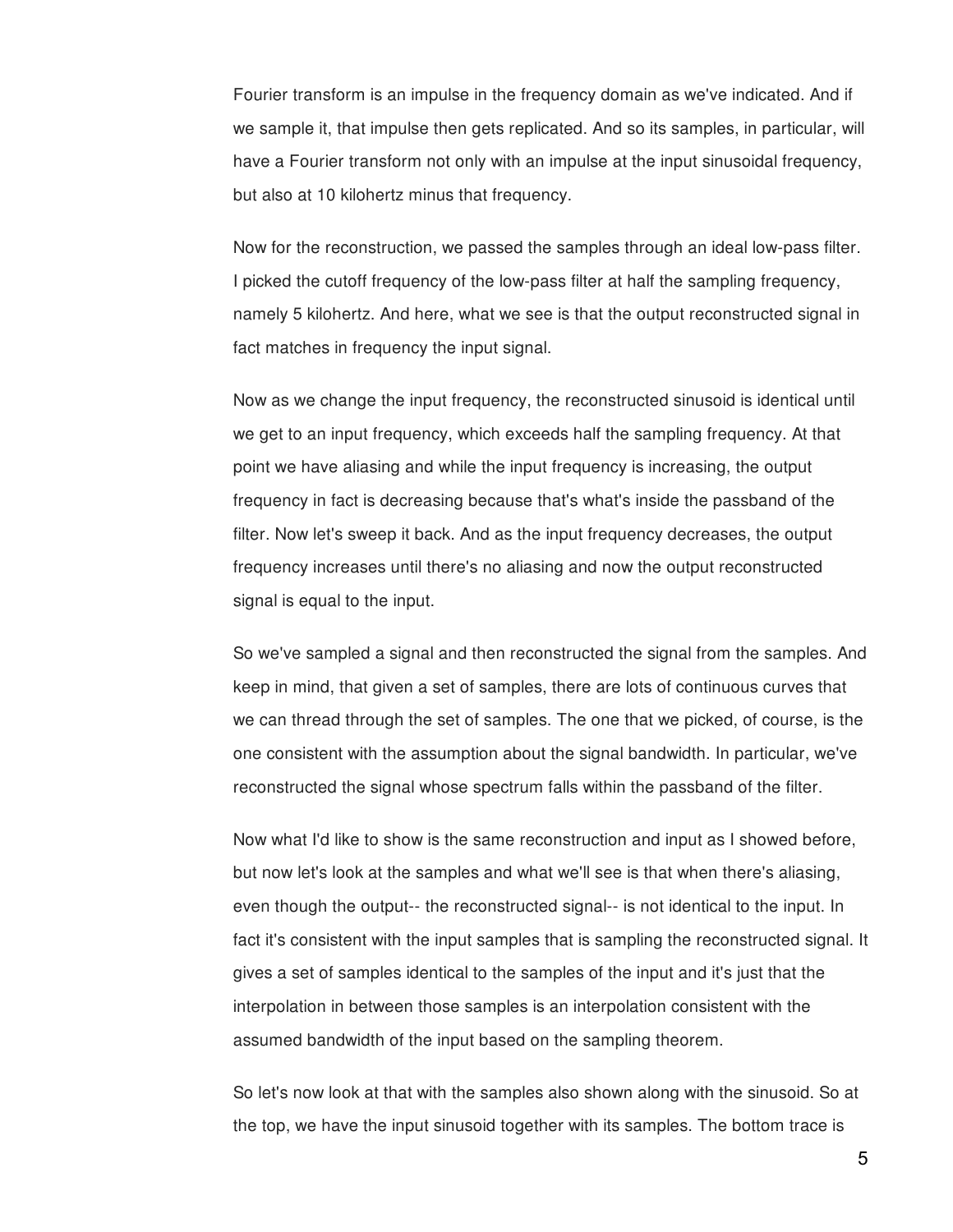the Fourier transform of the sampled waveform. The middle trace is the reconstructed sinusoid together with its samples. And notice, of course, that the samples of the input or reconstructed signal are identical. And also the input sinusoidal frequency and the output sinusoidal frequency are identical. And we now increase the frequency at the input. The reconstructed sinusoid tracks the input in frequency and, of course, the samples of the two are identical. The interpolation in between the samples is identical because of the fact that the input frequency is still less than half the sampling frequency.

And so, as long as the input is frequency is less than half the sampling frequency, not only will the samples be identical, but also the reconstructed continuous waveform will match the input waveform. Now when we get to half the sampling frequency, we're just on the verge of aliasing. This isn't aliasing quite yet, but any increase in the input frequency will now generate aliasing.

We now have aliasing, the output frequency is lower than the input frequency, but notice that the samples are identical. Now the low-pass filter is interpolating in between those samples with a sinusoid that falls within the passband of the lowpass filter, which no longer matches the frequency of the input sinusoid. But the important point is that even when we have aliasing, the samples of the reconstructed waveform are identical to the samples of the original waveform. And notice that as the input frequency increases, in fact the interpolated output, the reconstructed output has decreased in frequency.

Now as the input frequency begins to get closer to 10 kilohertz-- in fact your eye tends to also interpolate between the samples with a frequency that is lower than the input frequency. And that's particularly evident here. Notice that the input samples in fact look like they would be associated with a much lower frequency sinusoid, than in fact was the sinusoid that generated them. The lower-frequency sinusoid in fact corresponds to the reconstructed one. Now as we sweep back down, the aliasing eventually disappears and the output sinusoid tracks the input sinusoid in frequency.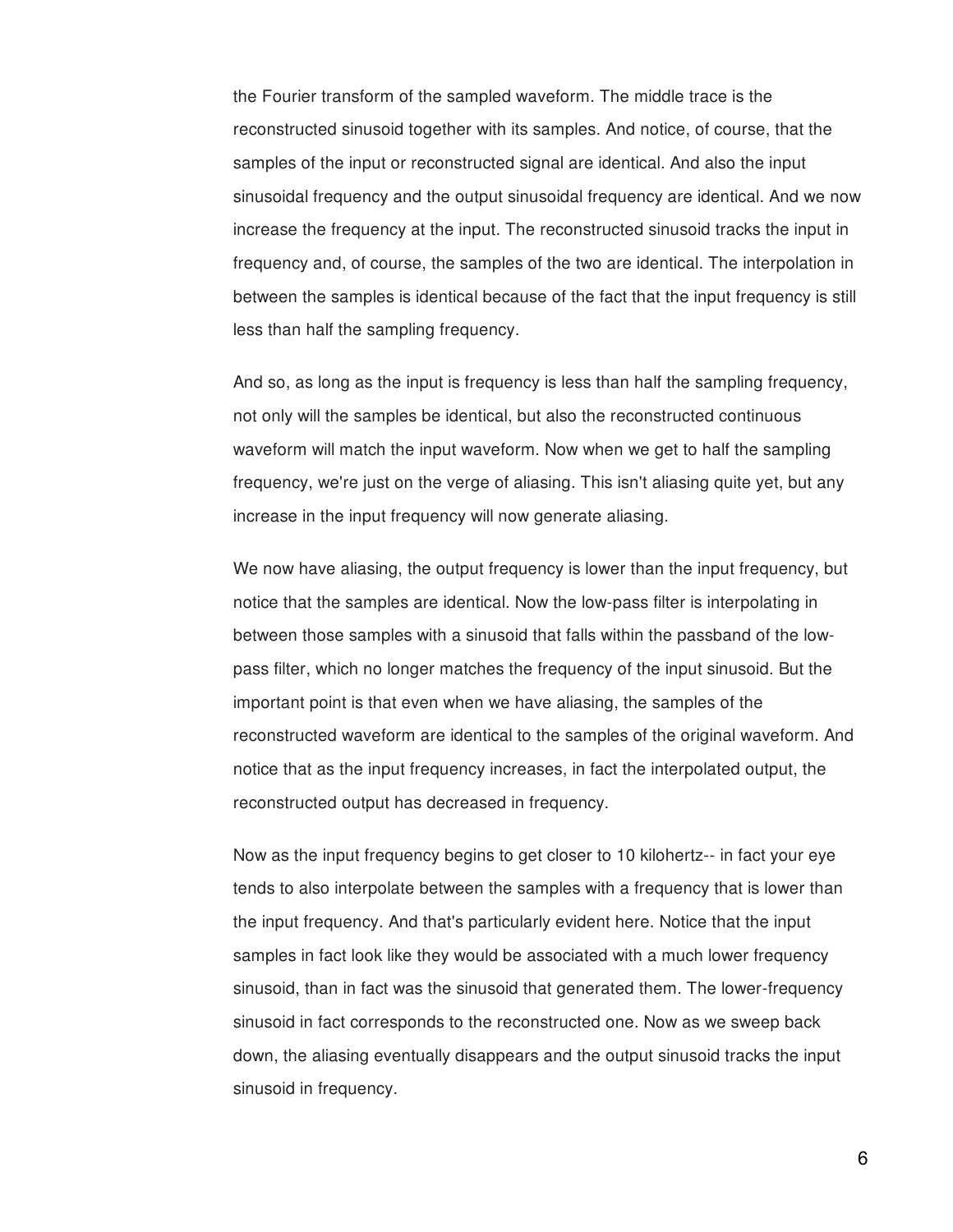So we've seen the effect of aliasing for sinusoidal signals in terms of waveforms. Now let's hear how it sounds. Now what we have for this demonstration is an oscillator and a sampler. And the output of the sampler goes into a low-pass filter. So the input from the oscillator goes into the sampler and the output of the sampler goes into the low-pass filter. The sampler frequency is 10 kilohertz. And so the lowpass filter has a cutoff frequency as I indicate here, of 5 kilohertz. And what we'll listen to is the reconstructed output as the oscillator input frequency varies.

And recall that what should happen is that when the oscillator input frequency gets past half the sampling frequency, we should hear aliasing. So we'll start the oscillator at 2 kilohertz.

### [OSCILLATOR SOUND IN BACKGROUND]

**PROFESSOR:** And keep in mind that what you see on the dial is the input frequency, what you hear is the output frequency. As long as the input frequency is less than half the sampling frequency-- in other words, 5 kilohertz -- the reconstructed signal sounds identical to the input.

> Now at 5 kilohertz, we're right on the verge of aliasing, and when we increase the input frequency past 5 kilohertz, the reconstructed frequency in fact will decrease. So as we move, for example, from 5 kilohertz up to let's say, 6 kilohertz. 6 kilohertz in fact gets aliased down to, what? It gets aliased down to 4 kilohertz. So 6 kilohertz at the input is 4 kilohertz at the output. Now, if we move up even further, 7 kilohertz at the input gets aliased down to 3 kilohertz at the output. So that, then is an audio demonstration of aliasing.

So to summarize, if we sample a signal and then reconstruct from the samples using a low-pass filter, as long as the sampling frequency is greater than twice the highest frequency in the signal we reconstruct exactly. If on the other hand, the sampling frequency is too low, less than twice the highest frequency, then we get aliasing. In other words, higher frequencies get folded or reflected down into lower frequencies as they come through the low-pass filter.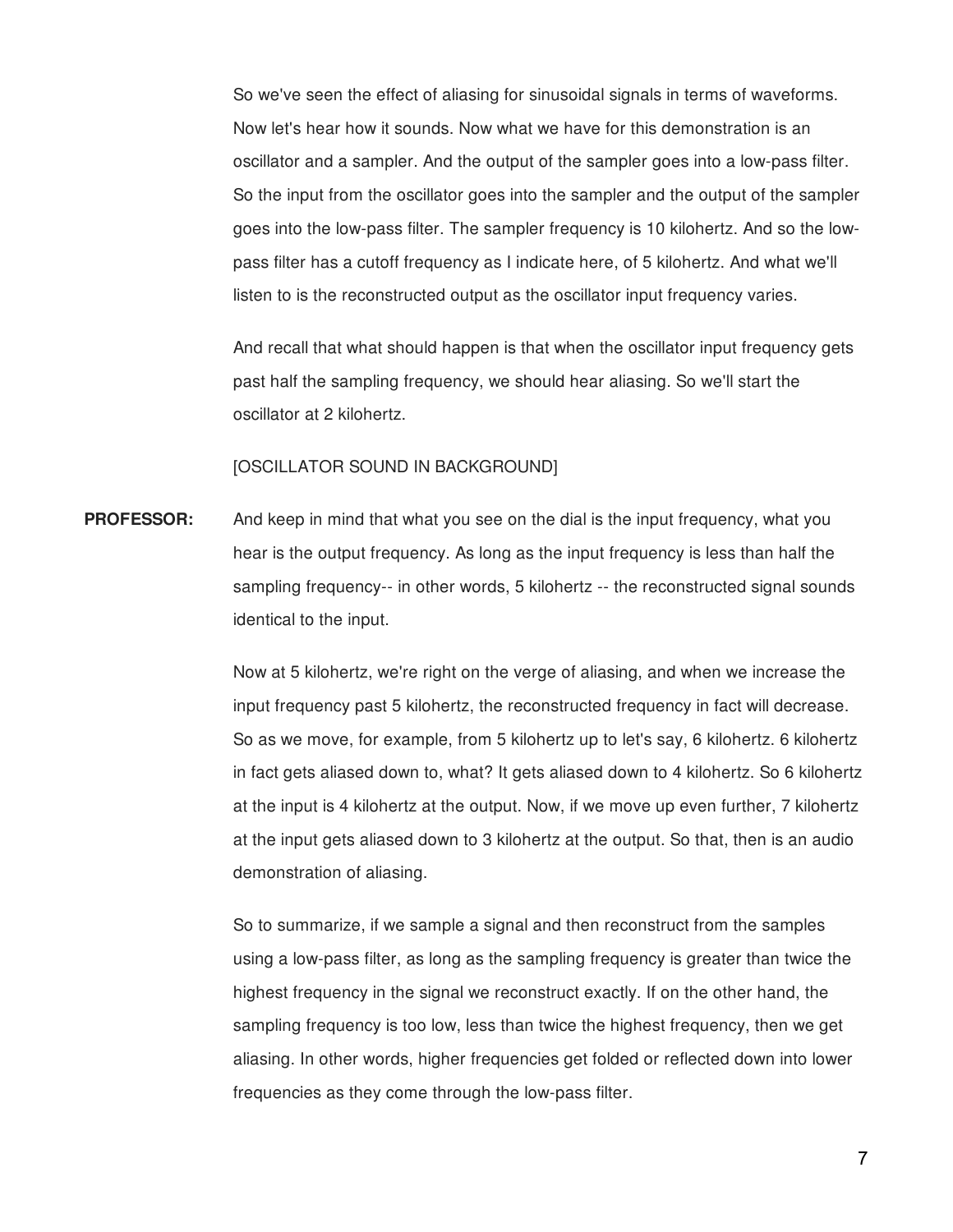Now, one of the common applications of the whole concept of sampling is the use of sampling to convert a continuous-time signal into a discrete-time signal to carry out what's often referred to as discrete-time processing of continuous-time signals. And this in fact is something that we'll be talking about in a fair amount of detail, beginning with the next lecture. But let me indicate that for that kind of processing, essentially what happens, is that we begin with the continuous-time signal and convert it to a discrete-time signal, carry out the discrete-time processing, and then convert back to continuous-time.

And the conversion from a continuous-time signal to a discrete-time signal in fact, is done by exploiting sampling, specifically by sampling the continuous-time signal with an impulse train and then converting the impulse train into a sequence in a matter that I'll talk about in more detail next time. Now in doing that-- of course, as you can imagine-- it's important since we want an accurate representation of the original continuous-time signal, to choose the sampling frequency, to very carefully avoid aliasing. And so in fact, in that context and in many other contexts, aliasing is something that we're very eager to avoid. However, it's also important to understand that aliasing isn't all bad. And there are some very specific contexts in which aliasing is very useful and very heavily exploited.

One example of a very useful context of aliasing is when you want to look at things that happen at frequencies that you can't look at, for one reason or another. And sampling and aliasing is used to map those into lower frequencies. One very common example of that is the use of the stroboscope which was invented by Dr. Harold Edgerton at MIT. And sometime earlier, in fact we had the opportunity to visit Dr. Edgerton's laboratory at MIT and see some examples of this. So I'd like to-- as a conclusion to this lecture-- take you on a visit to the strobe lab at MIT.

In the lecture-- in discussing aliasing-- we've stressed the fact that in most situations, it's something that we'd like to avoid. However, right now we're at MIT, in Strobe Alley as it's called, on the way to visit the laboratory of my MIT colleague, Professor Harold Edgerton, where in fact aliasing is an everyday occurrence. Basically, the idea is the following-- that if in fact you want to make measurements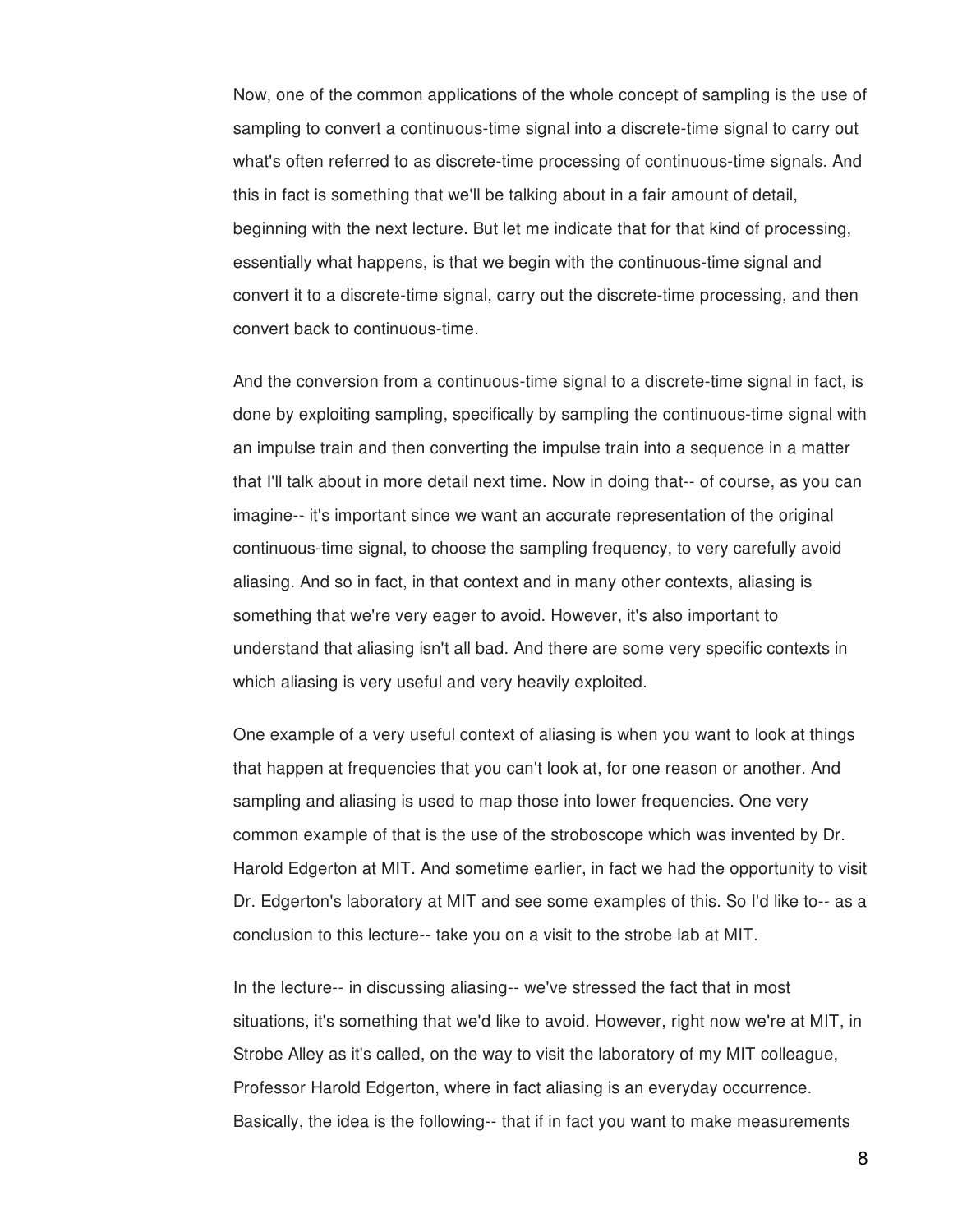at frequencies that, for one reason or another, you can't measure, then sampling and, consequently, aliasing can be used to bring those frequencies down into a frequency range that you can measure.

Well, Professor Edgerton alias Doc Edgerton invented the stroboscope for exactly that reason. And, kind of, the idea is the following. The eye, essentially, is a lowpass filter and so there are things that happen at frequencies above which your eye can track. And by sampling with light pulses, sampling in time, what in effect you're able to do is sample in such a way that higher frequencies get aliased down to lower frequencies so that, in fact, your eye can track them. So let's take a look inside the lab and in fact see an illustration of this strobe and some of its effects.

Let me introduce you to my MIT colleague, Doc Edgerton. Also by the way, this is a great place for kids of all ages and so my daughter, Justine, insisted on coming along to also help out. Doc, maybe we could begin with you just saying a little bit about what the strobe is and what some of the history is?

**DR. HAROLD EDGERTON:** Sure, it's a very simple application of intermittent light. And this is a xenon lamp that flashes in a controlled rate depending on this knob which Justine's going to turn. And we're going to look at a motor that's driving an unbalanced weight to set up some [INAUDIBLE] oscillations in the spring. I'll turn on the motor. I'll turn on the strobe.

[STROBOSCOPE SOUND IN BACKGROUND]

- **DR. HAROLD EDGERTON:** Just get the right range. All right, Justine, turn that now, until it stops. See that, Justine, the frequency is that the light, which corresponds to the frequency of the motor. And it's a little less or a little more, when you lean to go forward to backwards.
- **PROFESSOR:** Doc, maybe we could turn this strobe off for minute. And let me point out, by the way, the fact that when we're looking at this without the strobe on, what we're seeing essentially are frequencies that our eye can't track. So we can't see the motor turning and we can't really see other than with a blur. We can't see the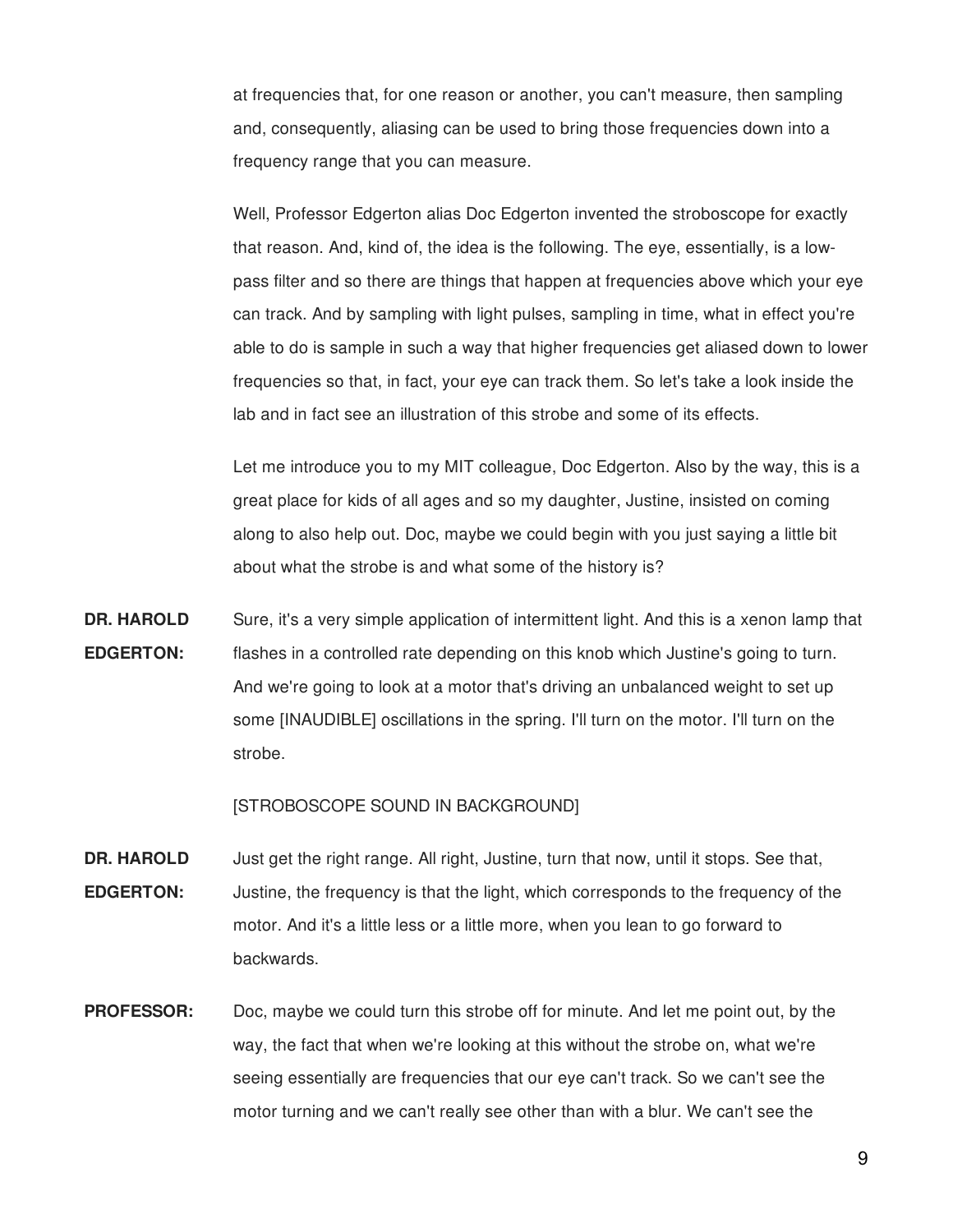movement of the spring. And so I guess, your point is that when we put the strobe on, we're essentially sampling this. And now we brought this down to a frequency that our eye is able to track.

In fact, I guess if we turn the incandescent light off, what we'll be able to really bring out are the alias frequencies. So now, what we're looking at in fact are the alias frequencies. The spring, of course, is moving a lot faster than we see it, isn't that right?

- **DR. HAROLD EDGERTON:** Yes, it's going approximately 30 times a second. The motor is going far from 30 times a second. I will speed this up while I hit the next mode, where I get a figure 8 out of this thing. You want to see that now?
- **PROFESSOR:** Yeah, great.
- **DR. HAROLD** [INAUDIBLE]
- **EDGERTON:**

[MACHINE NOISE GETS LOUDER]

**PROFESSOR:** So what we'll be seeing now is essentially a second harmonic, is it?

**DR. HAROLD** Yes, that's the second harmonic.

- **EDGERTON:**
- **PROFESSOR:** Justine, you think you could make that spring dance around a little bit by changing the strobe frequency?

**DR. HAROLD** Yeah, you need to go around that way. You go around this way.

- **EDGERTON:**
- **PROFESSOR:** Hey, that's really neat. Let's turn the lights back on if we can.

**DR. HAROLD** Tomorrow [INAUDIBLE] it's periodic, it has to be periodic.

**EDGERTON:**

**PROFESSOR:** And what's interesting now, if we look at this in a-- let's see, can you flip this strobe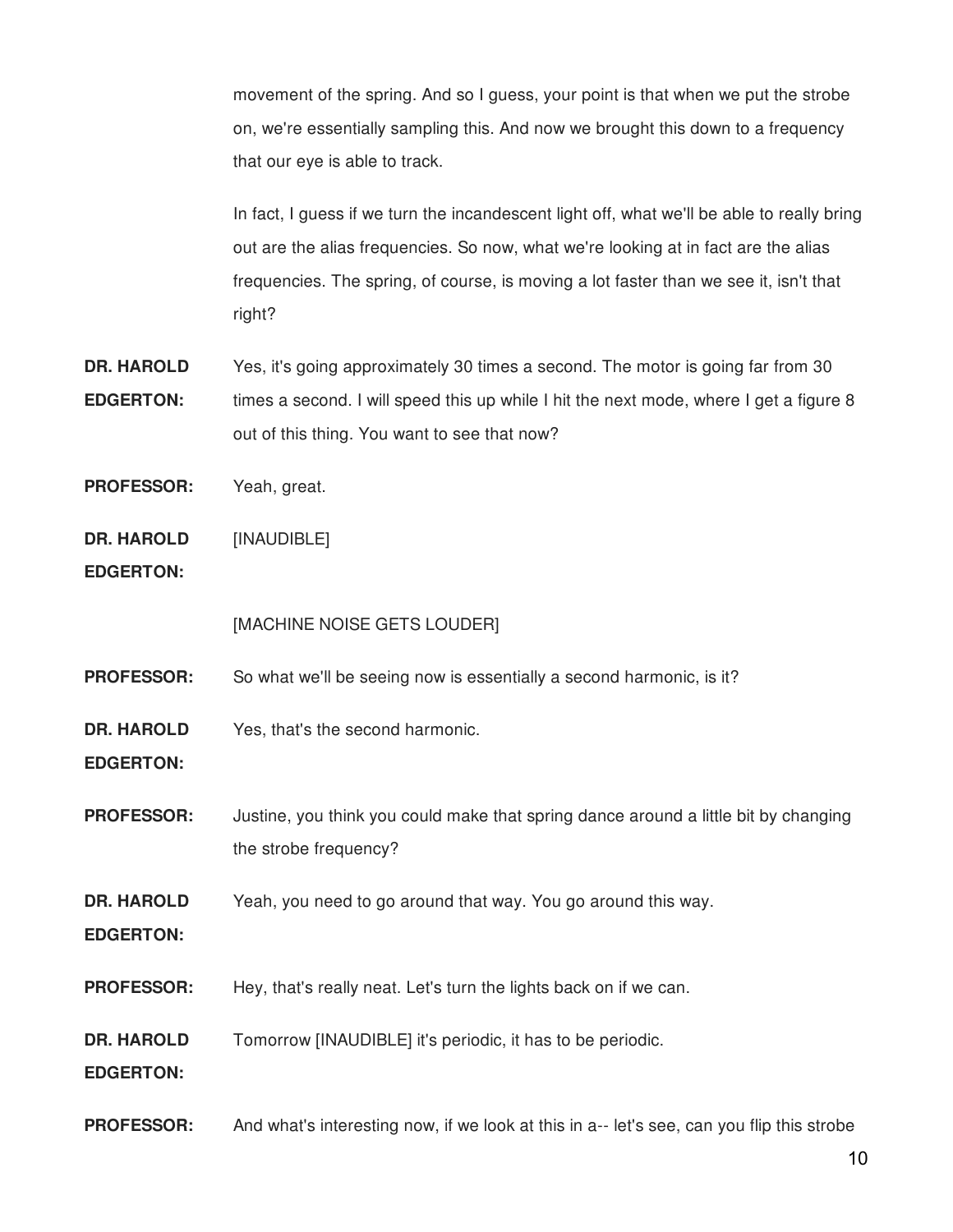off again?

**DR. HAROLD** Sure.

**EDGERTON:**

**DR. HAROLD EDGERTON:** Notice, Justine, when we look at the spring now, all that we can see is a blur. And you really can't see-- because your eye can't track it, you can't see things happening spatially in frequency.

You said, by the way, that this was originally demonstrated at the World's Fair.

**DR. HAROLD EDGERTON:** This particular instrument was made the World's Fair in Chicago-- not the last one, but the one before that.

**PROFESSOR:** Wow.

**DR. HAROLD EDGERTON:** It was a--you see it all scratched up because it's a-- the [INAUDIBLE] use this thing is to break the springs. Because of the uses, you try to find the parts that fail.

**PROFESSOR:** I see. You put them under stress and fatigue and--

**DR. HAROLD EDGERTON:** If I run this for half an hour and so, the spring will break. And they work on automobiles, they run them until something vibrates. Then they find out what the part is and what frequency it is.

**PROFESSOR:** Well let's--by the way, I bet you run this for a lot more than half an hour in this state.

**DR. HAROLD EDGERTON:** Oh, yeah, we've broken many, many springs in this thing-- and it's continuous. We experiment, try new things on it.

**PROFESSOR:** Maybe we could look at a couple of other things. How about the fan? Maybe--

**DR. HAROLD** Sure, I'll plug this fan and this is a classic experiment for the strobe.

**EDGERTON:**

### [MACHINE NOISE STOPS]

**DR. HAROLD** That's a good idea. Get that thing off. Makes too much noise.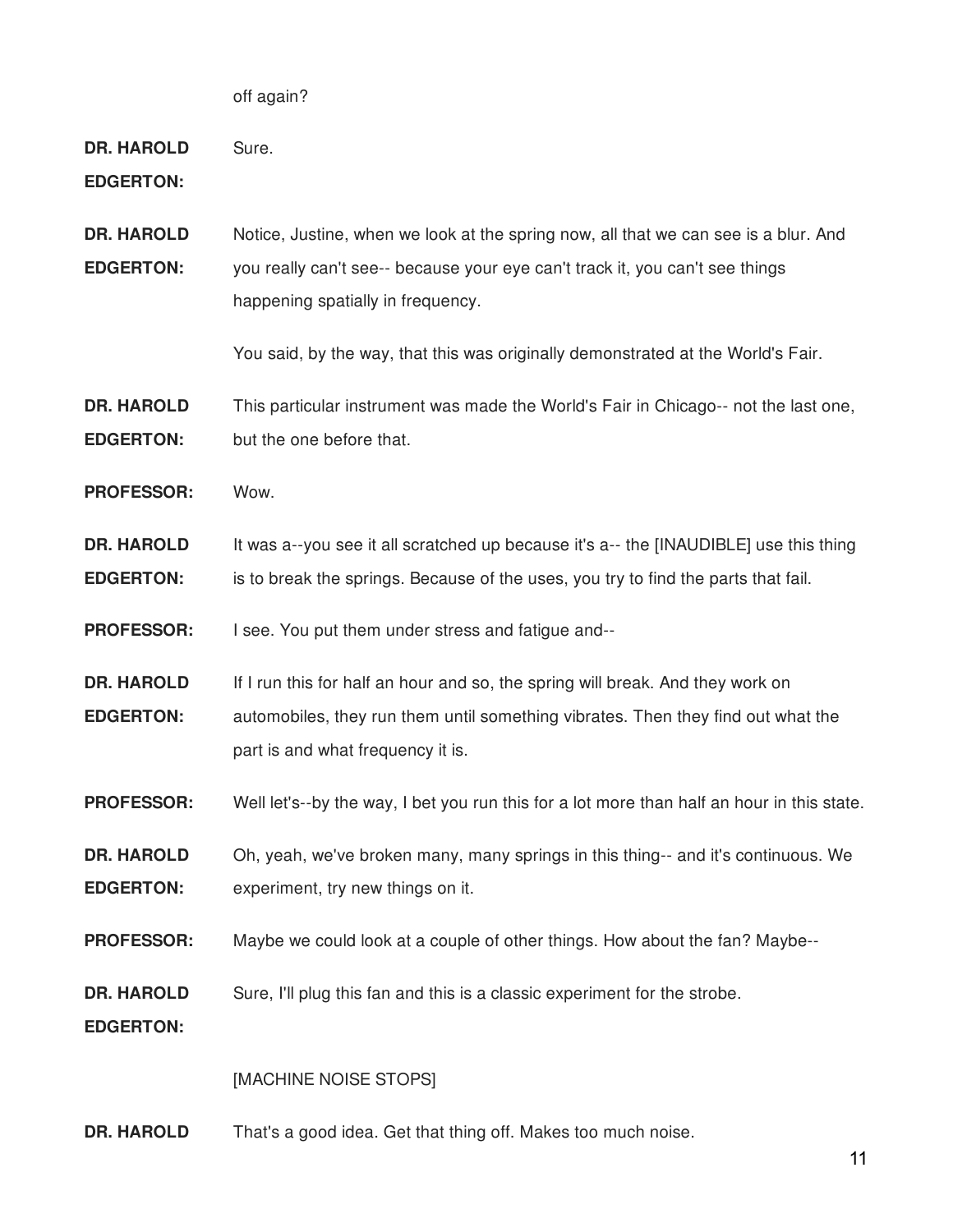## **EDGERTON:**

| <b>PROFESSOR:</b>                     | Guess, we move that over here.                                                                                                               |
|---------------------------------------|----------------------------------------------------------------------------------------------------------------------------------------------|
| <b>DR. HAROLD</b><br><b>EDGERTON:</b> | This is just an ordinary electric fan, but it has a mark on one blade, so that you can<br>identify it. We'll plug it in, get it up to speed. |
| <b>PROFESSOR:</b>                     | This looks like a fan that was also demonstrated in the World's Fair, a few years<br>ago.                                                    |
| <b>DR. HAROLD</b><br><b>EDGERTON:</b> | Yeah, could've been. There was a movie Quicker'n a Wink had this thing in there<br>and--                                                     |
| <b>PROFESSOR:</b>                     | With this very fan?                                                                                                                          |

**DR. HAROLD EDGERTON:** Well, one like it. It was loaned to MGM. And Pete Smith, he said he wanted me to throw out a custard pie into it. I said, no, I'm a serious scientist. So he says, let's compromise on the egg. So we dropped an egg into it and you would see a highspeed movie of the egg dropping. No, not with the strobe, but with this [INAUDIBLE]

**PROFESSOR:** That was with the high-speed photography.

**DR. HAROLD** High-speed movies, yeah.

**EDGERTON:**

**PROFESSOR:** So again, I guess, without the strobe, when we look at it, what we're looking at are frequencies that are much higher than the eye can follow. And now, with the strobe on, you can see both the alias frequency and you can also see the original frequency because we had the incandescent light on.

> Let's turn down the background light again. And then, really all that we're able to see are the aliasing frequencies. And I guess when we see more than one mark, that means that we're actually running it at--

**DR. HAROLD** Four times the speed of the fan.

# **EDGERTON:**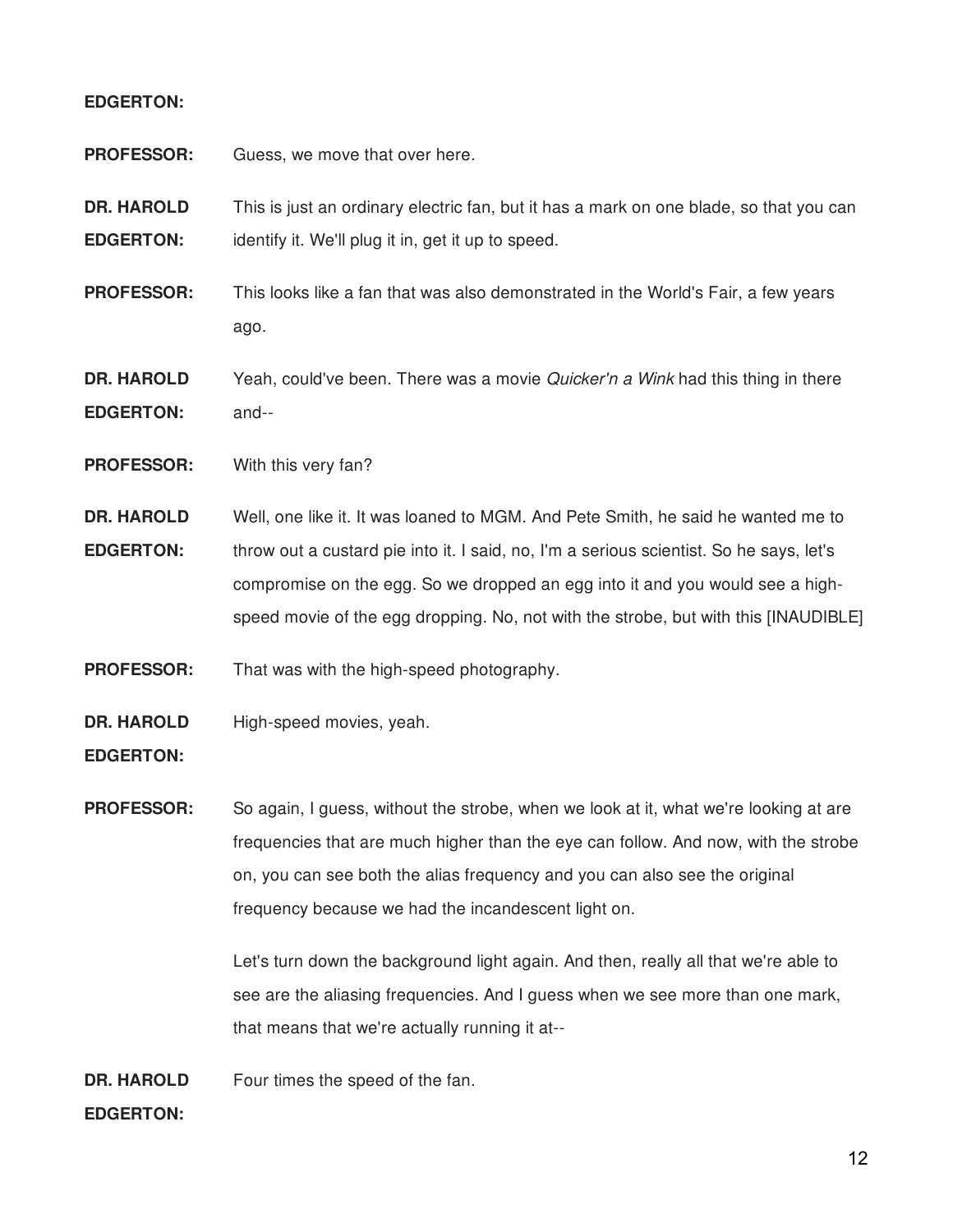# **PROFESSOR:** --four times the speed the fan, yeah. **DR. HAROLD EDGERTON:** You see a little variation in the-- **PROFESSOR:** Oh, yeah. Right. **DR. HAROLD EDGERTON:** It's because the blades aren't exactly the same. **PROFESSOR:** Actually, this gives me a chance to illustrate another important point related to the

lecture. Let's see, can we bring it down to a frequency so that we only get one mark?

**DR. HAROLD EDGERTON:** Sure. You may miss this because it's too lowered to just one blade there now.

**PROFESSOR:** So the way we have it now, we've essentially aliased the fan's speed down so that it's just a little higher than DC. And now, I'm right at DC. And now, if I go down just a little further, in fact it looks like the fan is turning backwards. And if you think of this in the context of aliasing, it's like the two impulses in the frequency domain have crossed over. And what you get in effect, if you analyze it mathematically, is you get a phase reversal. And it wasn't until I first understood about aliasing, by the way, Doc, that I understood why when I went to Western movies, every once in a while you'd see the wagon wheels turning backwards. Then there's the wagon wheels of the Western movie going backwards, I guess.

And, Justine, why don't you see if you can--

**DR. HAROLD** Too much flicker there. Why don't you bring it up so you get two marks.

**EDGERTON:**

**PROFESSOR:** See if you can bring the frequency up so that you get two marks.

**DR. HAROLD EDGERTON:** You turn that, Justine. Grab right ahold of that and give it a big twist. You went past it. They're not regular there now. Here we are. Now hold it right there. Put your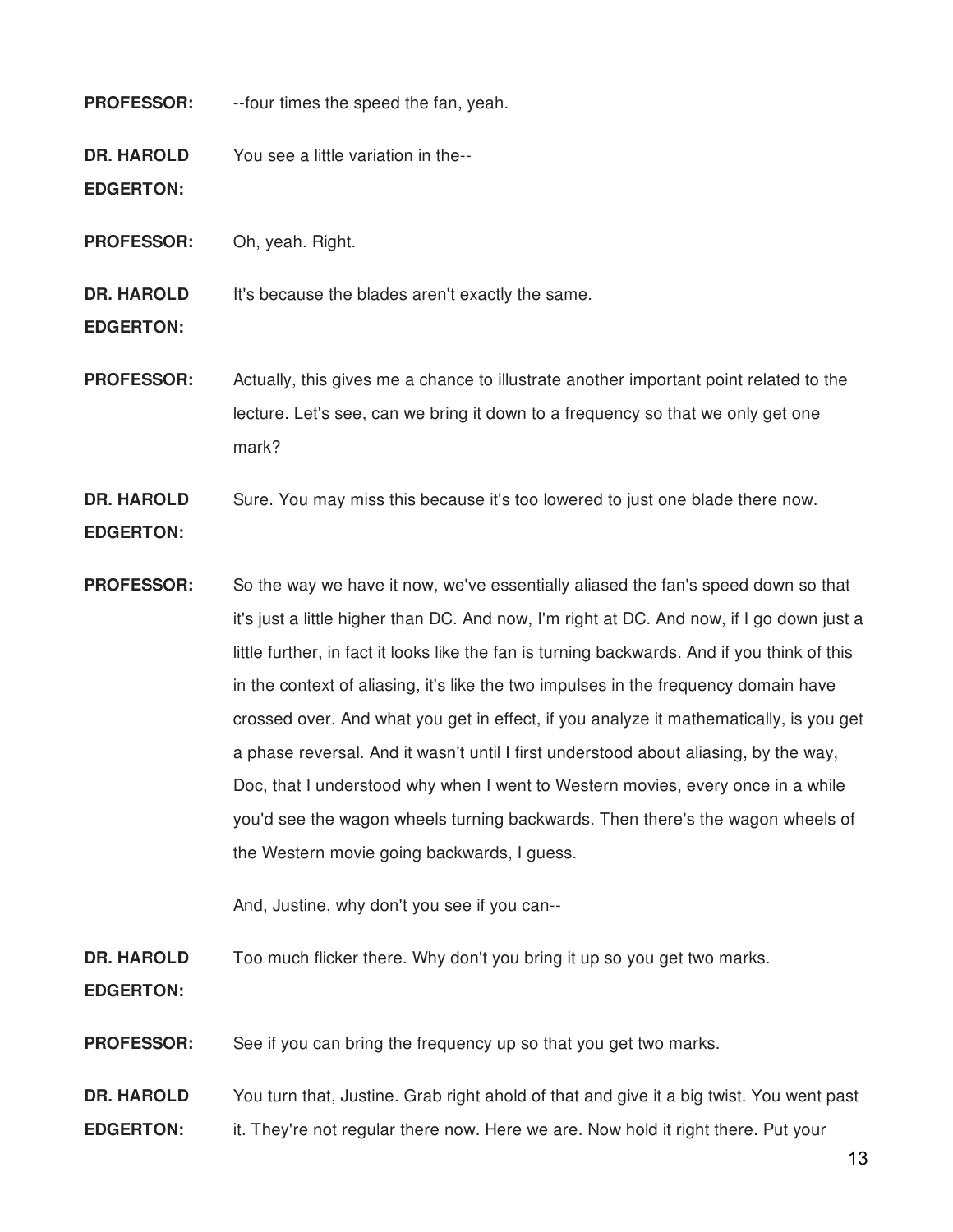finger on there, hold the dial. It's flashing twice per revolution now, Al.

- **PROFESSOR:** I guess another thing that this demonstrates is something that I've heard a long time ago, which is that you should never use a power saw with a fluorescent light because the fluorescent light gives you a little bit of a strobe effect and you could actually convince yourself that that's standing still and make the mistake of trying to put your finger between the blades.
- **DR. HAROLD** You want to stick your finger in there?

**EDGERTON:**

- **PROFESSOR:** No, I don't think I want to try it. How about you, Justine? What do you think? Is that standing still or is that moving?
- **DR. HAROLD** She knows it's going. We won't let her get close to that fan.

**EDGERTON:**

**PROFESSOR:** Actually if we turn the lights back on again, what that will let us see once again is that we can see both the alias frequencies when we do that and we can also see the higher frequencies because of the incandescent lighting. Maybe what we can do now is take a look at some other fun things. And one I guess I'm curious about is the disk that you have over there.

Doc, maybe you can tell us what we have here?

**DR. HAROLD EDGERTON:** Sure, Al. This is a disk to show how you can get motion pictures out of a series of still pictures. This circle is repeated 12 times. The white dot goes from the outer part of it on this side to the inner part on the other. If I flash one time per revolution on this, you'll see it exactly as it is. But if I skip one picture each time, then you get the relative motion of this ball. Well, the object is to show the ball rotating either this way or that way depending on whether the strobe was going faster or slower than the other.

> This way motion pictures were developed hundred years ago, long before photography. They drew pictures of people in different poses, animated pictures.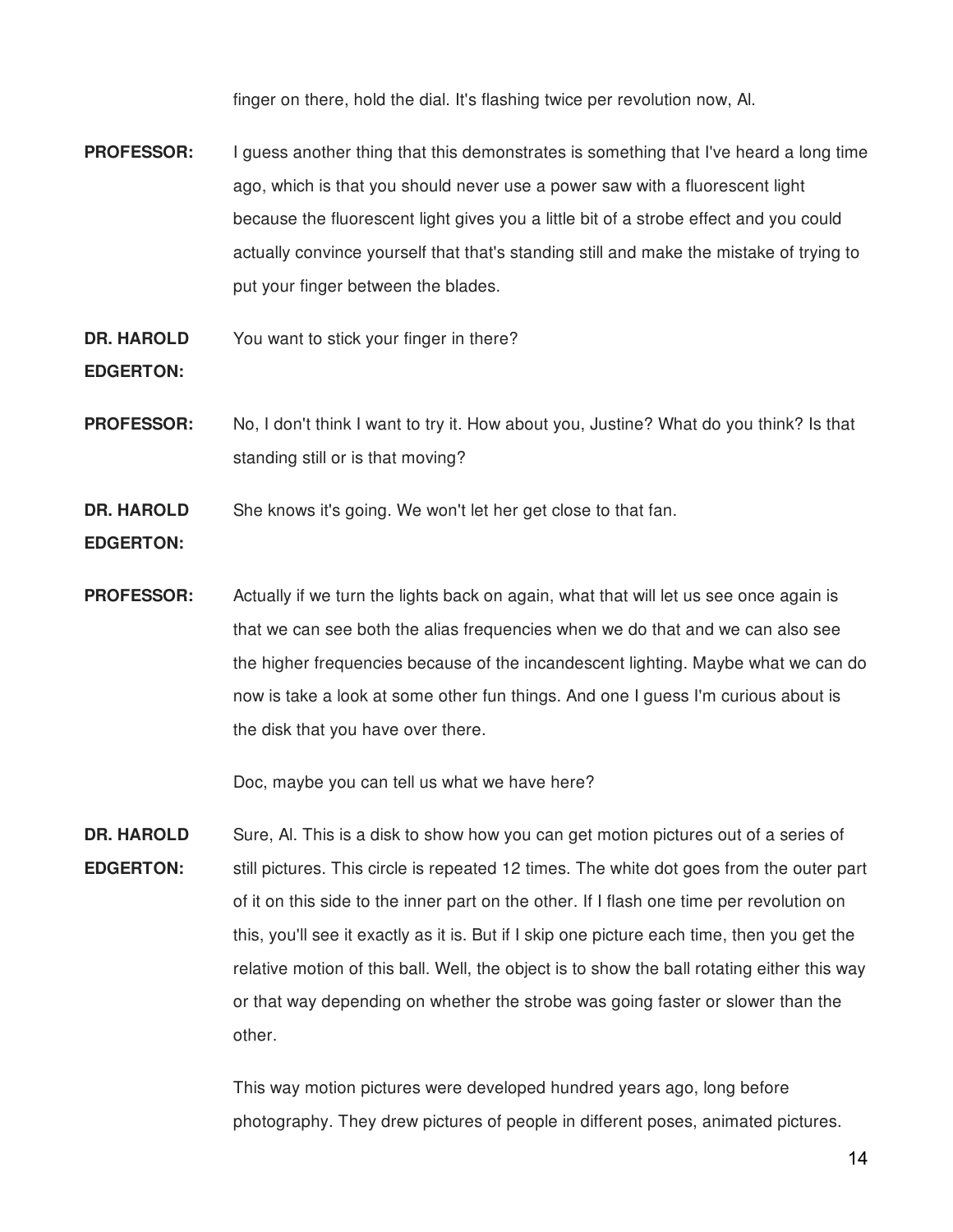Like to see it run?

**PROFESSOR:** Yeah, great. It's actually, the title, kind of, is "Aliasing Can Be Fun."

**DR. HAROLD EDGERTON:** That's right. Let me get it up to speed. On the way up, you get a lot of different, sort of, patterns as it goes through. When it eventually reaches its speed, which is about 1,100 per minute, you'll see it stop.

**PROFESSOR:** And the background blur, basically at the high frequencies that the eye can't follow and then, kind of, superimposed on that again, we can see the frequencies that are aliased down. And that's what the eye can follow.

**DR. HAROLD EDGERTON:** Right now, we have one flash per revolution, so you can see the part of the disk that's illuminated with the strobe exactly as if it was standing still. Now if I increase the frequency, so they skip one circle, then you get the illusion that, that dot is moving.

**PROFESSOR:** In fact, let's really enhance the revolution, let's turn the incandescent lights off again. And now, now what we see really are the alias frequencies. What do you think of this Justine?

**JUSTINE:** Neat.

**DR. HAROLD EDGERTON:** It looks like magic. I still have great joy in watching this thing, though it's so simple.

**PROFESSOR:** Now, while we're watching this, something also I might point out for the lecture--for the course-- is that actually there really are two sampling frequencies that we're seeing. One is the strobe, which is the strobe that you're running. The other is the inherent frame rate for the TV, that's running at 30 frames a second. And that's one of the reasons, by the way, that people watching this on the video course are in fact seeing a flicker or a beating or modulation between the two unsynchronized frame rates.

**DR. HAROLD EDGERTON:** I'll run the frequencies of the strobe up, so we get two of them in there. You keep watching, we had all these other interesting patterns. There's two now. And I'll make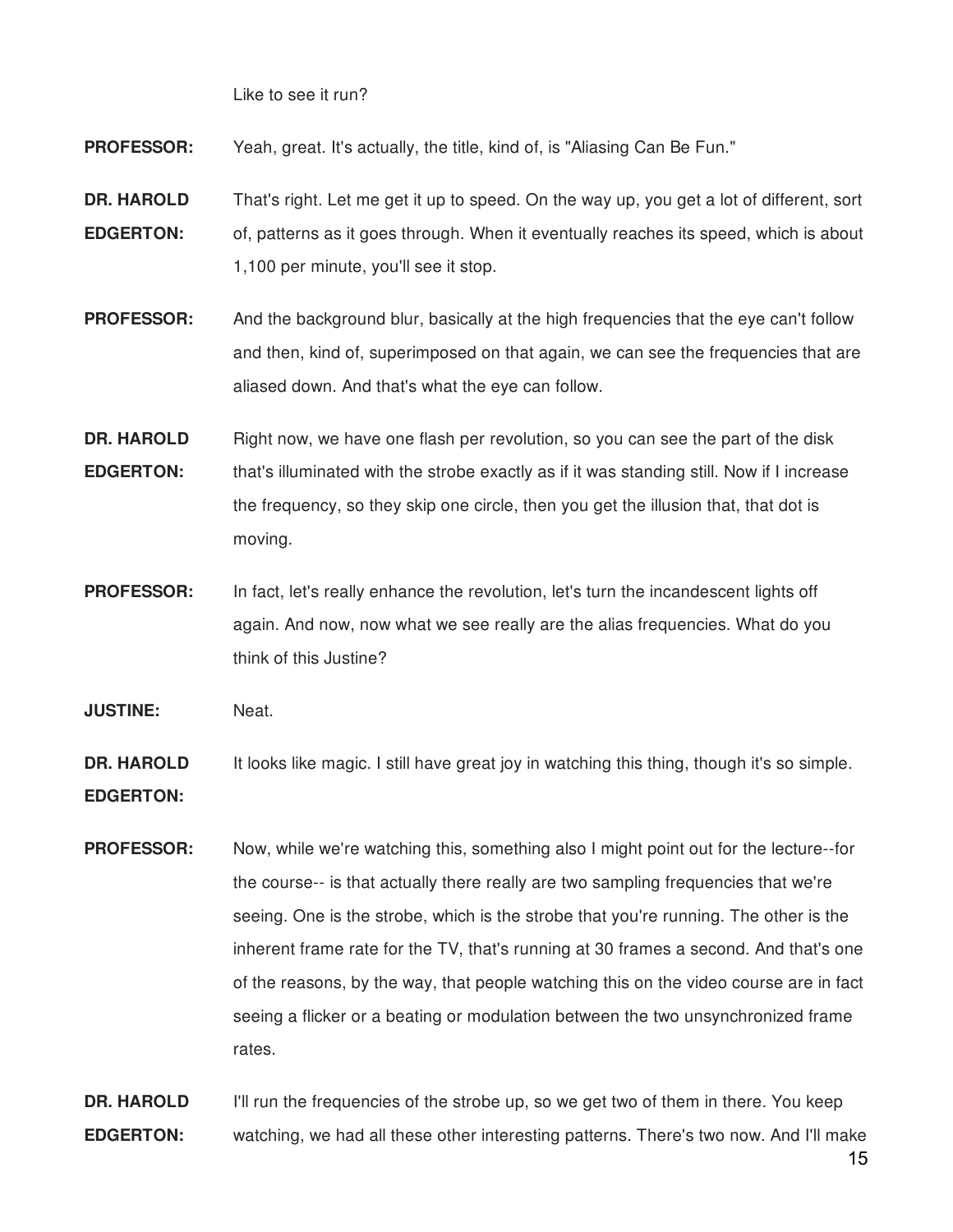the two bounce on each other. You get all these patterns for free. You design a disk to show one thing and then when you run it, you find all the other patterns.

- **PROFESSOR:** I think it would be a terrific homework problem for the video course, to have them all sit down and analyze all the frequencies that they're seeing and what they're being aliased to. What do you think of that?
- **DR. HAROLD EDGERTON:** That's a good idea. As a teacher, I love to give quizzes. Find out whether the students are listening.
- **PROFESSOR:** I think that'll chase a few people away from the course, that's what I like--
- **DR. HAROLD EDGERTON:** No, it attracts them because you get involved in these optical things, there's no limit on what you can do.
- **PROFESSOR:** Let's bring the incandescent lights back up again, just to remind everybody that in back of all these are some frequencies that are a lot higher than the ones that we begin to get the impression that we're watching.
- **DR. HAROLD** It's just a motor running at constant speed with a pattern on it.
- **EDGERTON:**
- **PROFESSOR:** Doc, I have to say that there aren't many people I know that have as much fun in their work as you do.
- **DR. HAROLD** Well, I'm a lucky man.
- **EDGERTON:**
- **PROFESSOR:** Well, what I'd like to do now, maybe, is take a look at one last experiment, if you could.
- **DR. HAROLD** Sure.

#### **EDGERTON:**

**PROFESSOR:** And what I'd like to do is go take a look at, I guess, what sometimes is called the- well, not the water drop experiment-- what's the name of the--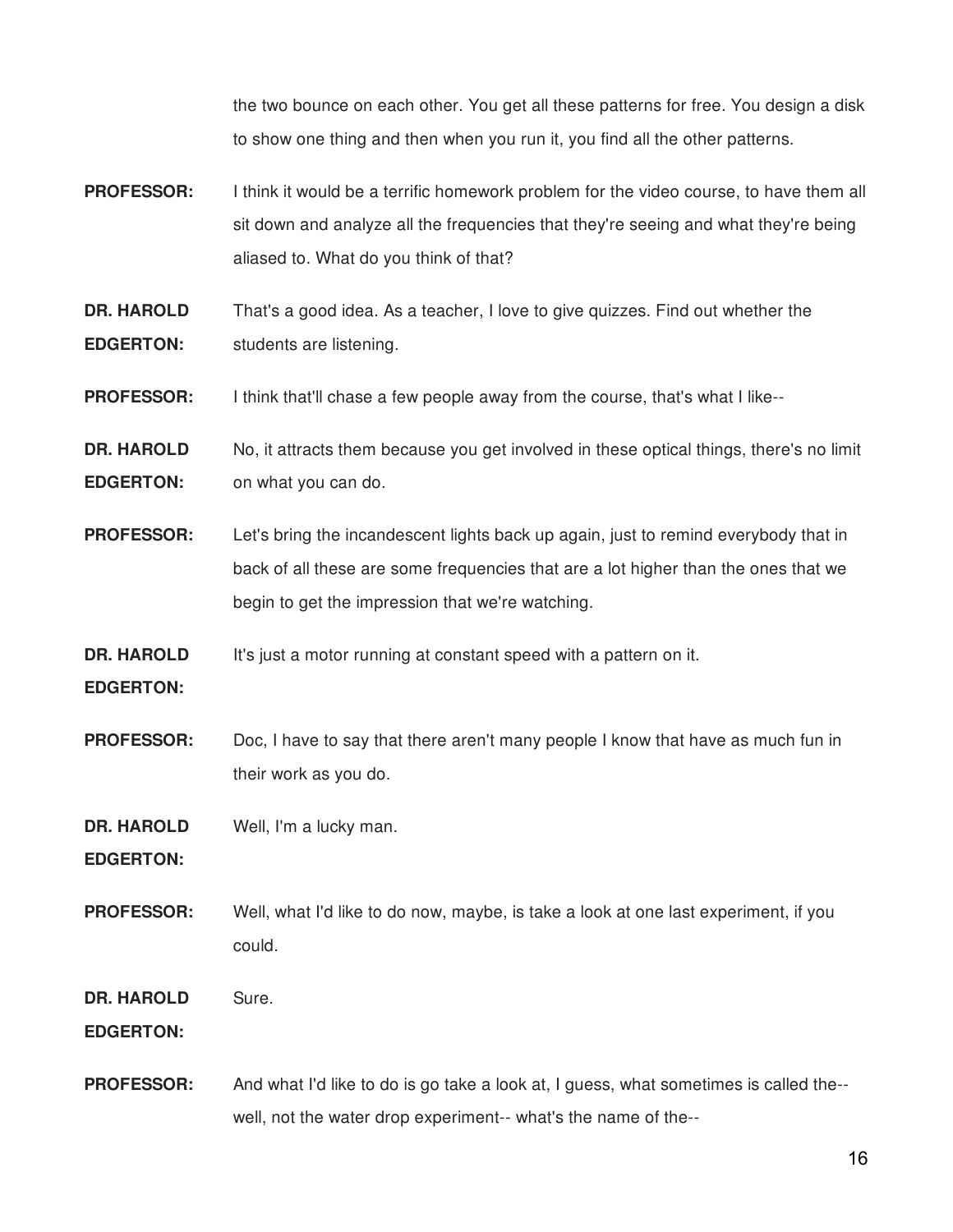**DR. HAROLD EDGERTON:** You mean the Double Piddler Hydraulic Happening Machine?

**PROFESSOR:** That's the one I was thinking of. Let's take a look over there.

**DR. HAROLD** Come on, Justine, let's go and turn on the water.

**EDGERTON:**

- **PROFESSOR:** So, Doc, this is the--what did you call it DPHHM for Double Piddler Hydraulic Happening Machine? Got it.
- **DR. HAROLD EDGERTON:** It looks like a continuous stream, but it's not. It's a pump over there. It's pumping 60 pulses a second. The water is coming out in spurts.

**PROFESSOR:** So actually, again it's the 60 pulses a second your eye can't follow.

**DR. HAROLD** Your eye's no good at 60 a second.

**EDGERTON:**

**PROFESSOR:** Basically looks like a blur.

**DR. HAROLD** It is a blur, a nice juicy blur. Now we put the strobe on.

**EDGERTON:**

**PROFESSOR:** So again, I guess we have this essentially aliased down. And again with the incandescent light, you can see both the high frequency and the alias frequency. And let's see, I guess that's what the frequency close to DC and we can adjust it so that it's stopped.

**DR. HAROLD** All right, make the water go up.

**EDGERTON:**

**PROFESSOR:** And then we can actually make it go up.

**DR. HAROLD** Of course, nobody believes that.

**EDGERTON:**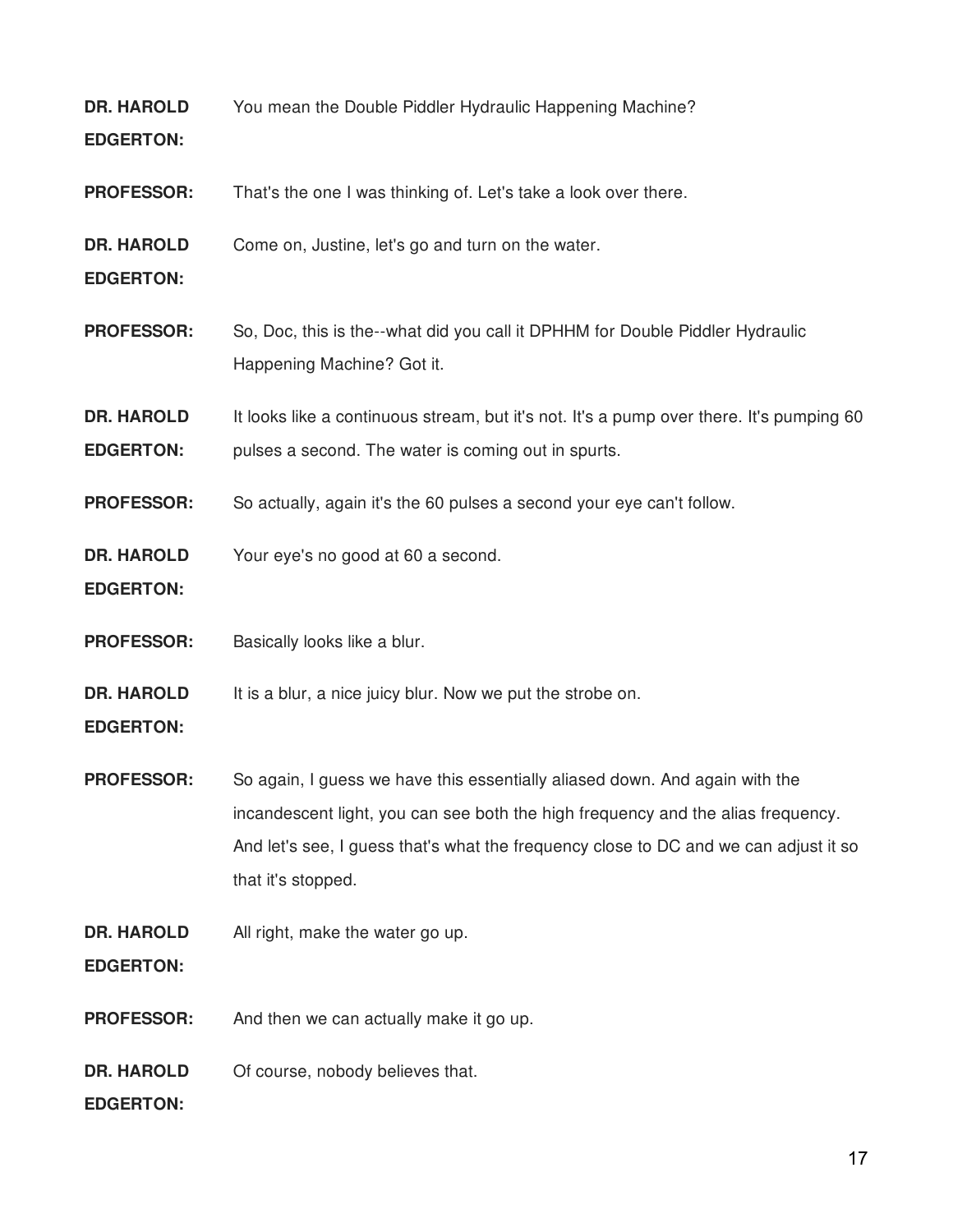- **PROFESSOR:** Yeah, in fact, let me just again, to stress this point to the class. The idea here of the phase reversal-- of course, you can see it in the time domain-- you just think about when the flashes of light come. But if you think of these impulses that we have in the frequency domain and we're aliasing as we change the sampling frequency, what happens is that these impulses cross over and what that means is that we get a phase reversal depending on which phases are associated with which side of DC so that's kind of the idea of the phase reversal. Let's turn the--
- **DR. HAROLD** Well, we tried to have Justine put her finger in between those two drops.

# **EDGERTON:**

- **PROFESSOR:** Yeah, let's turn the incandescent light off first. And--
- **DR. HAROLD** Take one finger out now. Put it right in between those two drops.
- **EDGERTON:**
- **PROFESSOR:** Justine,you think you can do that?
- **DR. HAROLD EDGERTON:** Better get on the other side. Use your other hand, so they can see with it. You can--
- **PROFESSOR:** Think you can get your finger in there?
- **PROFESSOR:** Whoop, there's water there all the time.
- **PROFESSOR:** Well I don't know, Doc. It seems to me if we-- can't we just adjust this so that the dots just go through each other?
- **DR. HAROLD** Sure.

**EDGERTON:**

**PROFESSOR:** Now if the dots can do it, Justine, how come you can't get your finger in there?

**JUSTINE:** I don't know.

**PROFESSOR:** Why don't you try that once more? I quess not.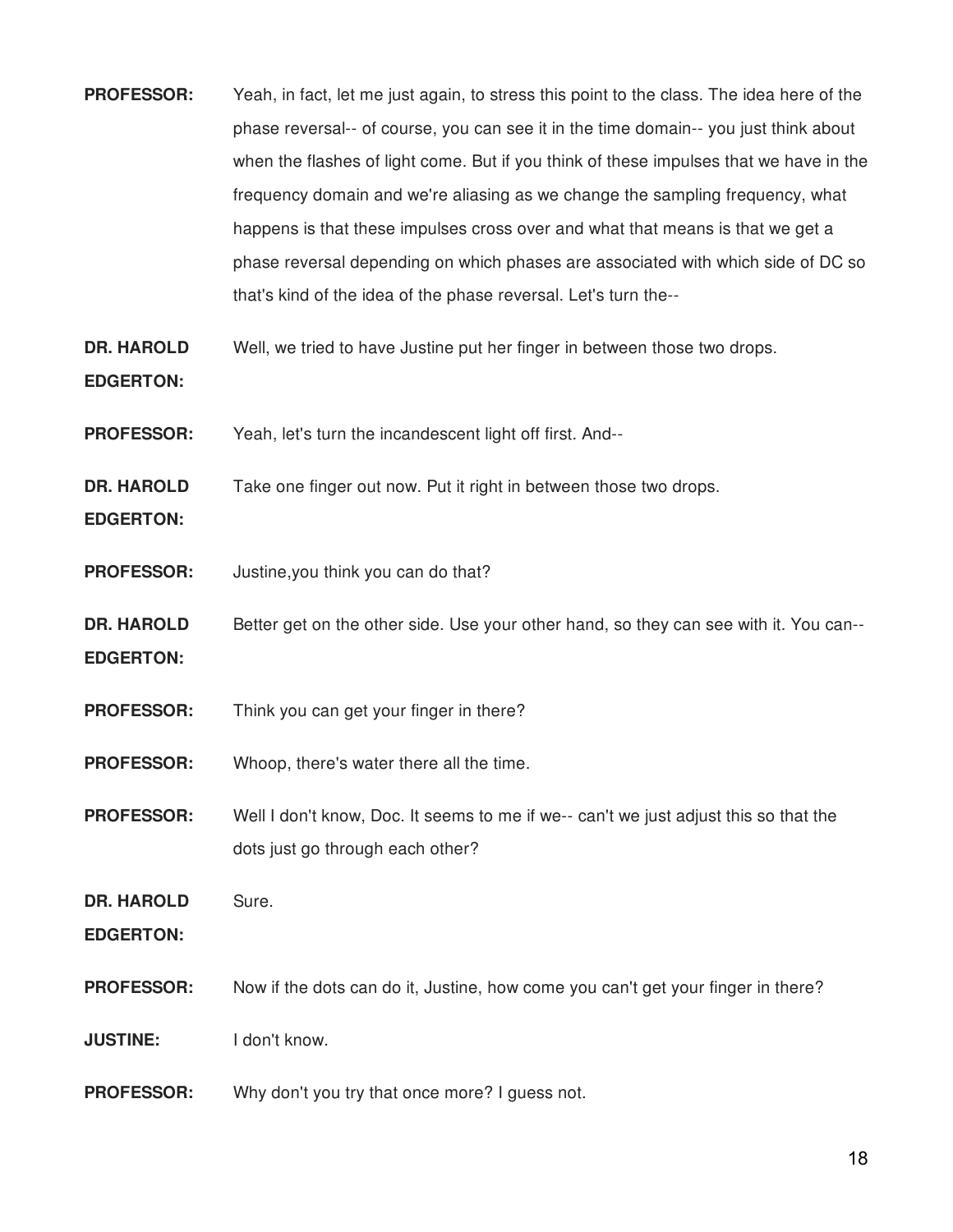**DR. HAROLD** No, that's one thing you can't do with it.

# **EDGERTON:**

- **PROFESSOR:** Well let's bring the lights back up and again, just to stress the point, here we are at DC, here we are at a frequency that's just a little above DC, and we can go back down to DC and we can actually get a phase reversal. And I guess, if we do this long enough, we can empty out the whole ocean and put it back in wherever it comes from. Isn't that right?
- **DR. HAROLD** And we caution the students when they run this, not to run it too long--

### **EDGERTON:**

- **PROFESSOR:** That's right.
- **DR. HAROLD** We've got the bucket here.
- **EDGERTON:**
- **PROFESSOR:** You have to be careful--
- **DR. HAROLD** --and it's been a while since somebody believes me.
- **EDGERTON:**

**PROFESSOR:** Well, I don't know about them, but I guess I believe you, Doc.

**DR. HAROLD EDGERTON:** I'll put a little more pressure on so we get little more interesting patterns. Little patterns or surface tension that's pulling in things together. We have these machines, they're all over the place. They're a lot of fun.

**PROFESSOR:** Well, Doc, this is really terrific. I think that this whole idea of using aliasing and strobes and the kinds of things that you do with them are just fantastic. And we really appreciate the chance to come in here and see the demonstration.

- **DR. HAROLD EDGERTON:** Well, that's the whole game. We've [? been happy to use ?] them for years and probably will for many years to come.
- **PROFESSOR:** So as I emphasized at the beginning, in lots of situations aliasing can, in fact, be